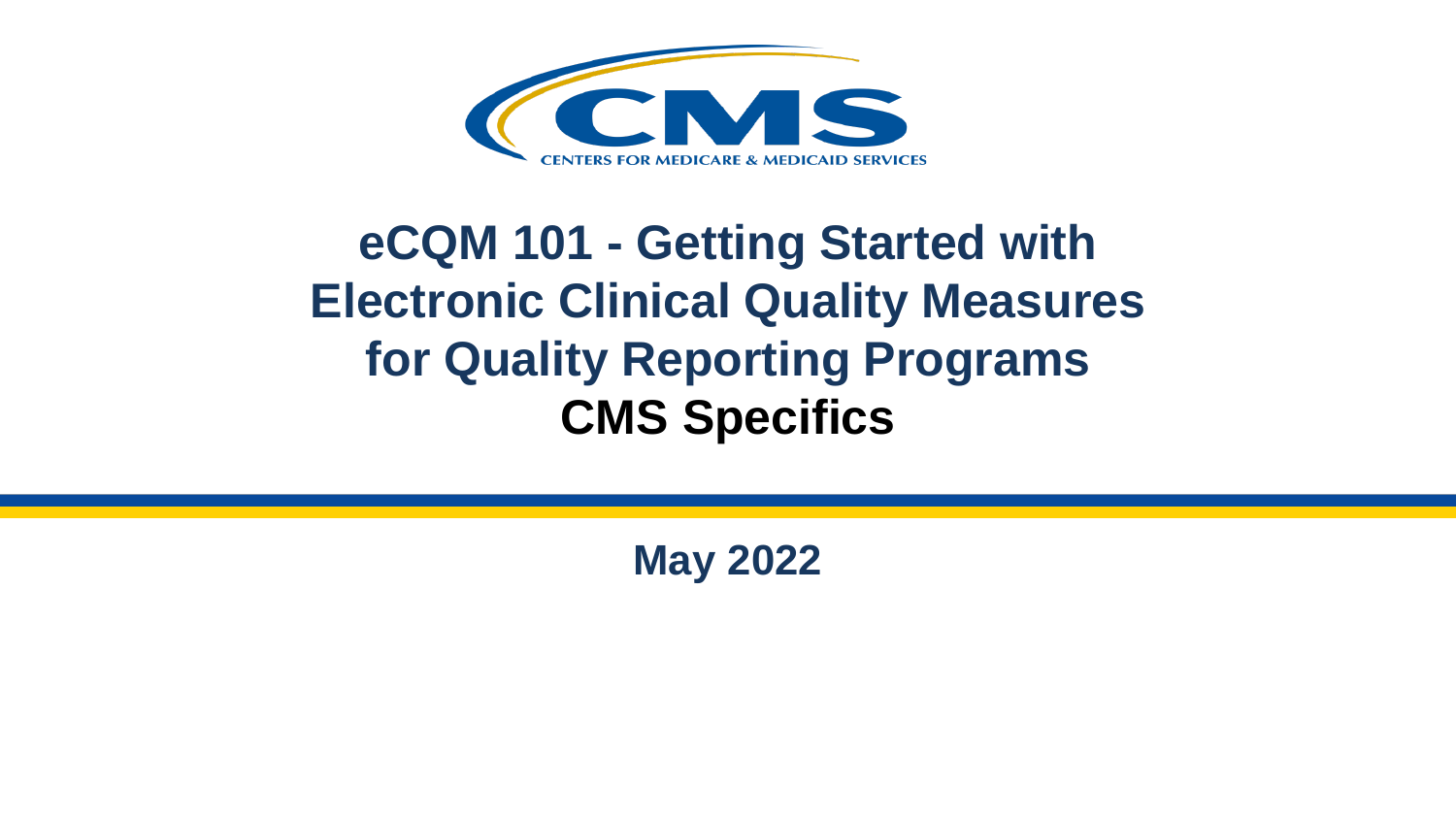#### **eCQM 101 Overview**

- Where do I find which eCQM are used in Centers for Medicare & Medicaid Services (CMS) quality programs?
- Where do I go for help regarding use of eCQMs in CMS Quality programs?
- What and how do I report eCQMs to CMS?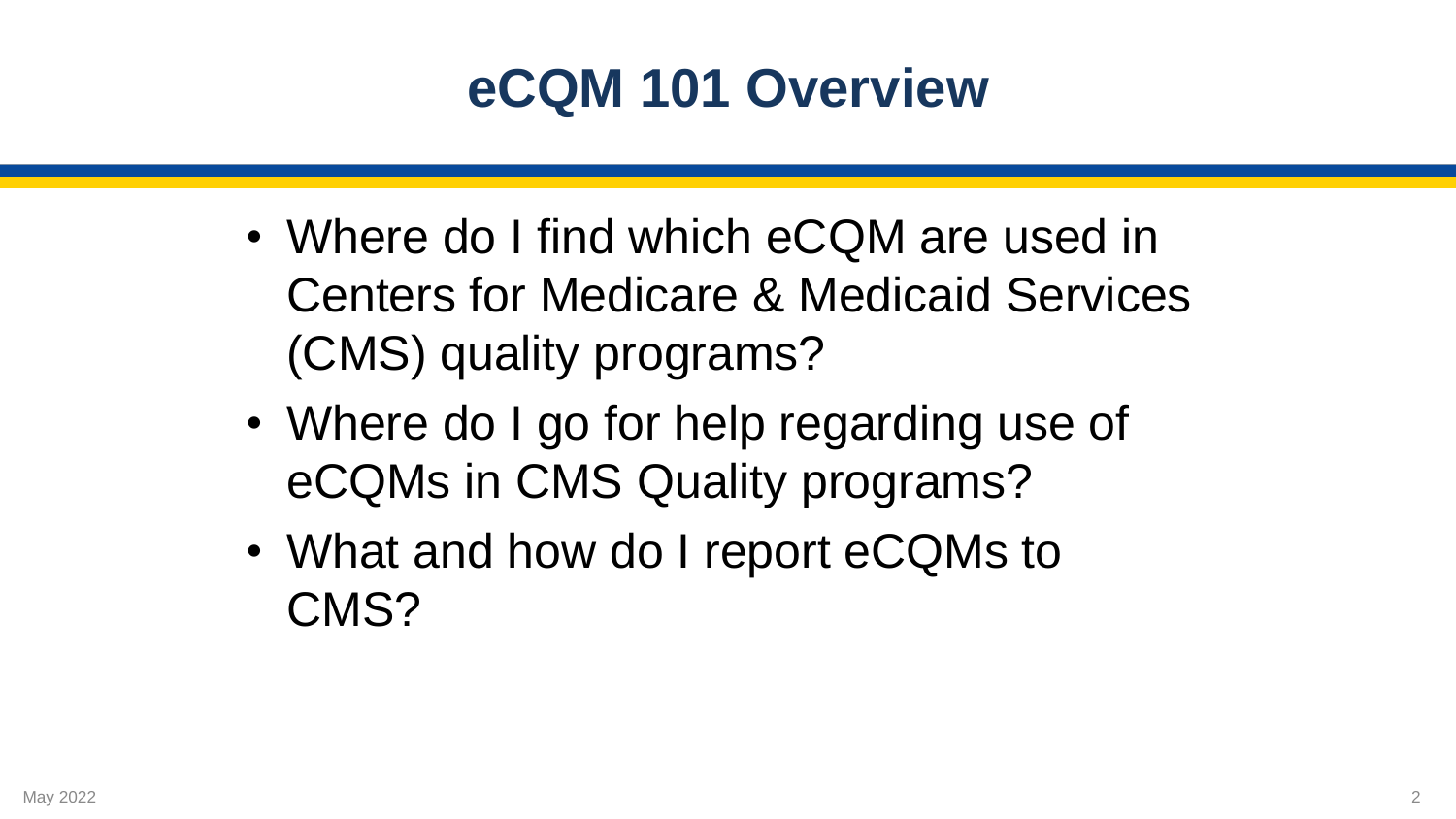#### **Where do I find which eCQMs are used in specific CMS quality programs?**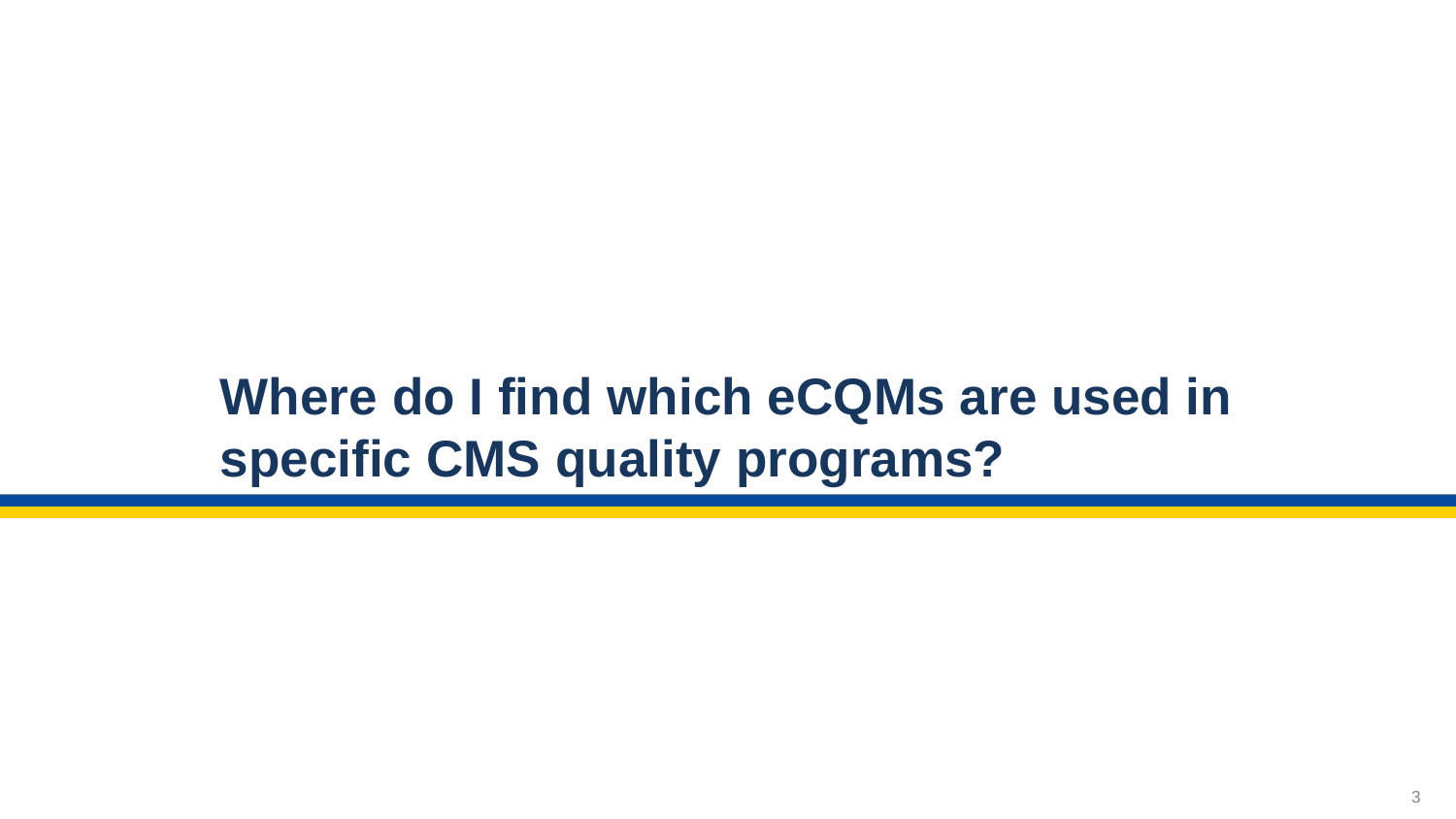## **CMS Measures Inventory Tool (CMIT)**

| <b>CONFIDENTIAL INTERFERENCE AND A REPORT OF DECISION IN A LOCAL CONFIDENTIAL CONFIDENTIAL CONFIDENTIAL CONFIDENTIAL</b><br><b>CMS.gov</b><br>External Resources •<br>About $\blacktriangleright$<br>Login to CMIT<br><b>Measures Inventory Tool</b><br>Measure Summary Measures In Use Environmental Scan<br><b>Measure Inventory</b> |  |
|----------------------------------------------------------------------------------------------------------------------------------------------------------------------------------------------------------------------------------------------------------------------------------------------------------------------------------------|--|
| How do I search?<br>Enter Keywords or Measure ID to Search Individual Measures<br>$x \alpha$<br><b>Measure Inventory</b><br><b>Export Excel File</b>                                                                                                                                                                                   |  |
| 1065 Individual Measures Based on your Filters o                                                                                                                                                                                                                                                                                       |  |
| Active $\overline{y}$<br><b>Clear All</b><br><b>Add Filters</b>                                                                                                                                                                                                                                                                        |  |
| Views <b>O</b><br>Group By 0<br>Display Format <sup>O</sup><br><b>Show/Hide Columns</b><br><b>Reset</b><br>None Selected<br>Table<br>Program<br>$\checkmark$<br>$\check{ }$<br>$\checkmark$                                                                                                                                            |  |
| CBE<br>Add to<br>Endorsement<br>$\blacktriangle$<br>$\overline{\phantom{a}}$<br><b>Measure</b><br>Reporting<br><b>CMIT Ref. No</b><br><b>Measure Title</b><br><b>Status</b><br>CBE ID<br><b>Status</b><br>Comparison<br><b>Measure Type</b><br>Program                                                                                 |  |
| (SUB)-3 Alcohol & Other Drug Use Disorder<br>05610-C-HC<br>9999<br><b>Hospital Compare</b><br><b>D</b> Active<br>Not Endorsed<br>Process<br><b>Add</b><br><b>Treatment Provided or Offered at Discharge</b>                                                                                                                            |  |
| 30-day all-cause unplanned readmission<br>0000<br>02800-C-HC<br><b>Hospital Compare</b><br>Enderce<br>Outcome<br><b>D</b> Active<br>following psychiatric hospitalization in an<br>Add<br>inpatient psychiatric facility (IPF)<br><b>Measure Comparison (0)</b><br>$\blacktriangle$                                                    |  |

#### May 2022 **https://cmit.cms.gov/cmit/#/MeasureInventory** 4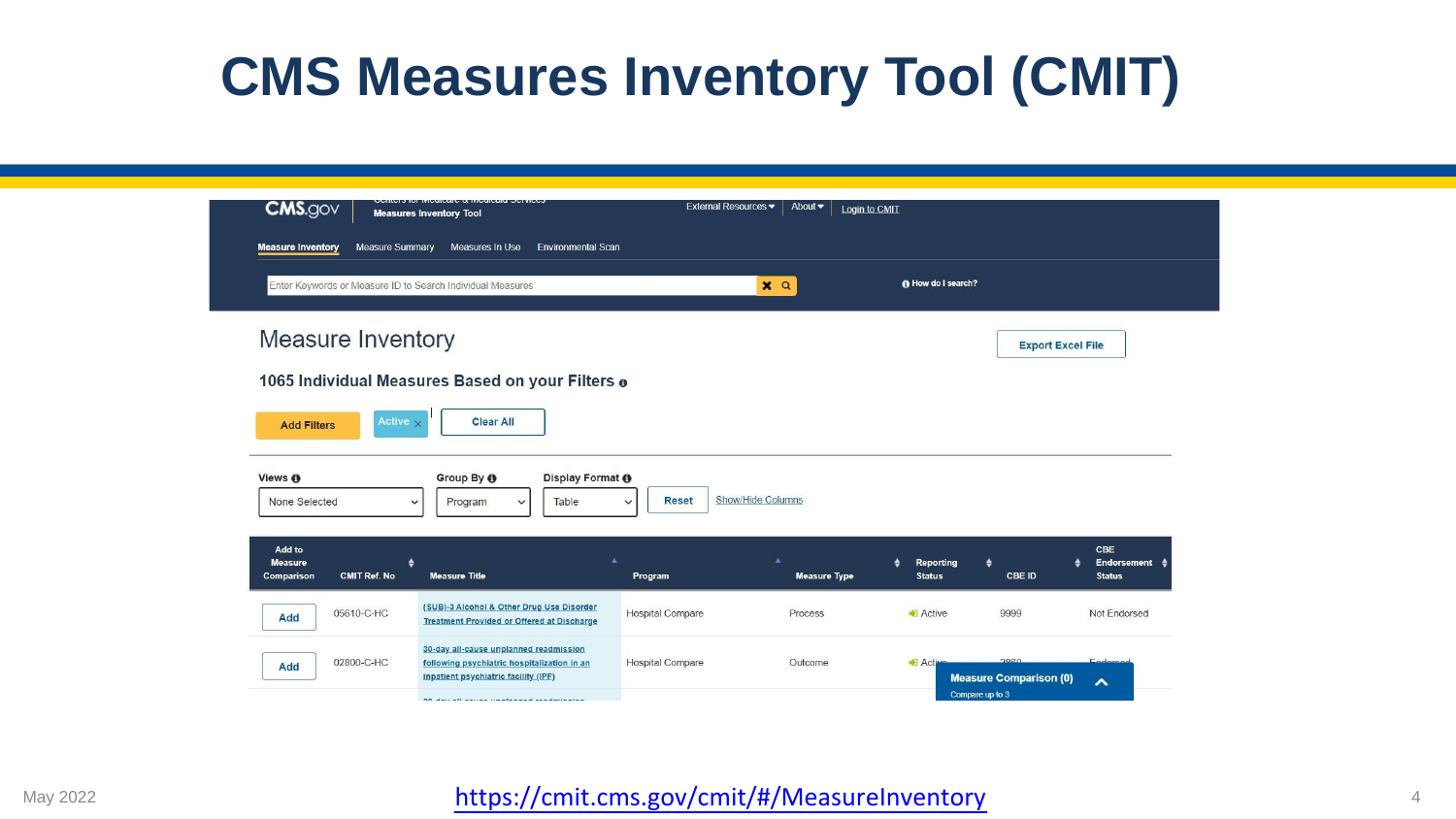## **CMS Quality Reporting Program Using eCQMS**

- CMS publishes eCQMs for inclusion or potential inclusion in several quality reporting programs:
	- [Advanced APM: Primary Care First \(PCF\)](https://innovation.cms.gov/innovation-models/primary-care-first-model-options)
	- **[Hospital Inpatient Quality Reporting \(IQR\) Program](https://www.qualitynet.org/inpatient/iqr)**
	- **[Hospital Outpatient Quality Reporting \(OQR\) Program](https://qualitynet.cms.gov/outpatient)**
	- **[Medicare Promoting Interoperability EHR Incentive Programs for](https://www.cms.gov/Regulations-and-Guidance/Legislation/EHRIncentivePrograms/index.html)** Eligible Hospitals and Critical Access Hospitals
	- **[Medicare Shared Savings Program: Accountable Care](https://www.cms.gov/Medicare/Medicare-Fee-for-Service-Payment/sharedsavingsprogram/program-guidance-and-specifications#quality-resources-and-information)** Organizations (ACOs)
	- Quality Payment Program: The Merit-based Incentive Payment [System \(MIPS\) and Advanced Alternative Payment Models](https://qpp.cms.gov/) (Advanced APMs)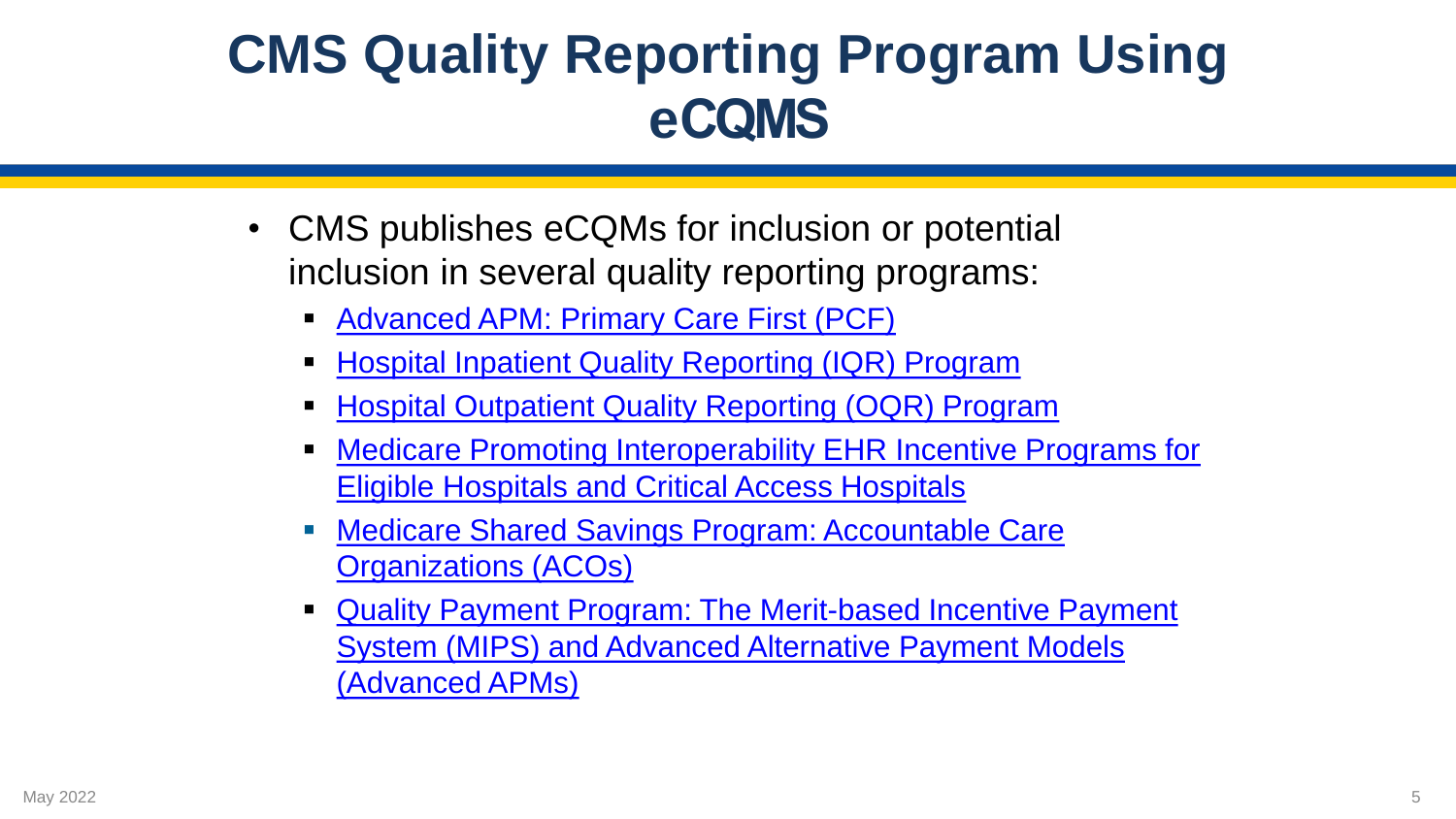#### **Where do I go for help regarding use of eCQMs in CMS Quality programs?**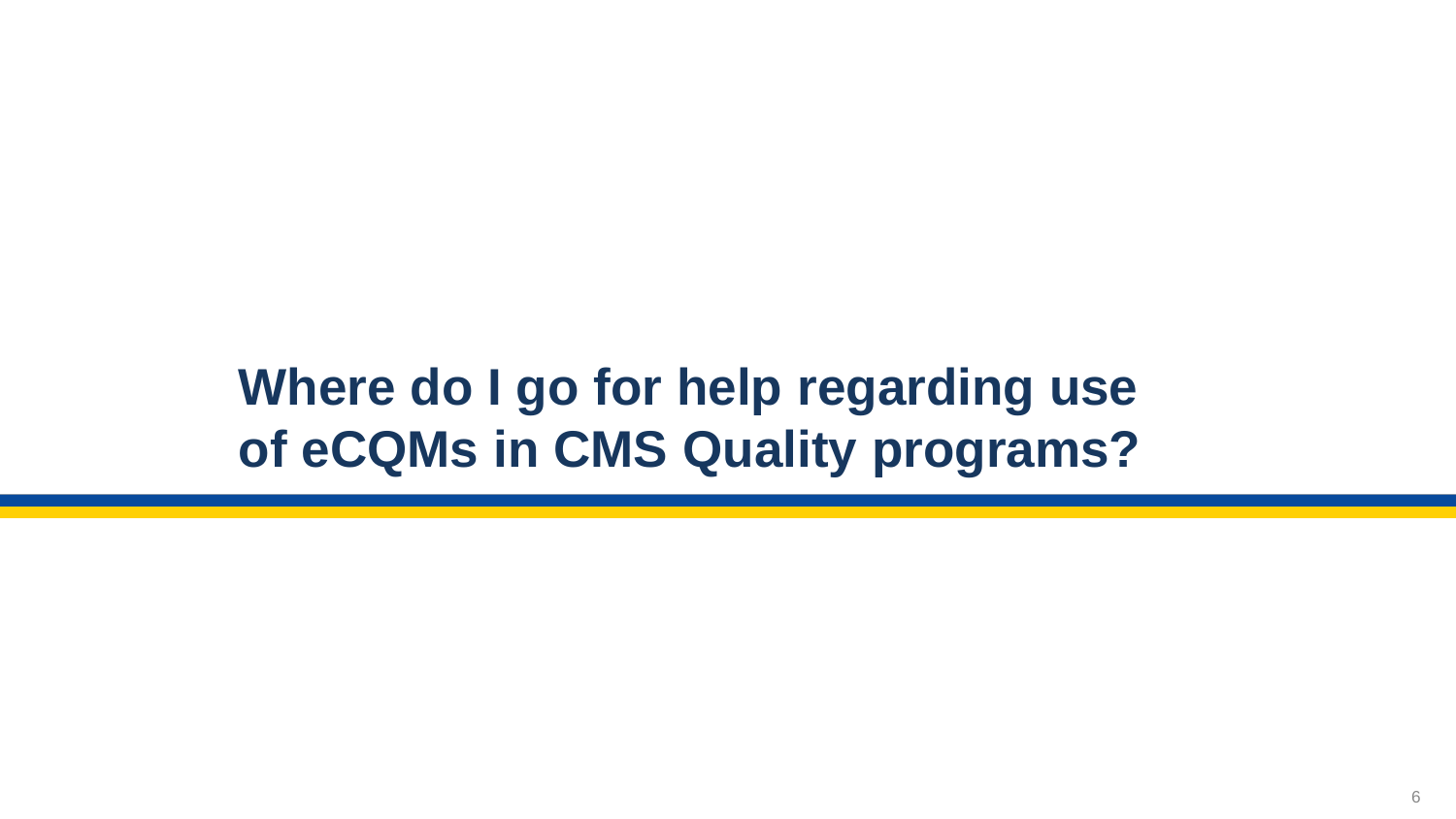#### **eCQM Implementation Questions ONC Project Tracking System (Jira)**



#### <https://oncprojectracking.healthit.gov/wiki/olp>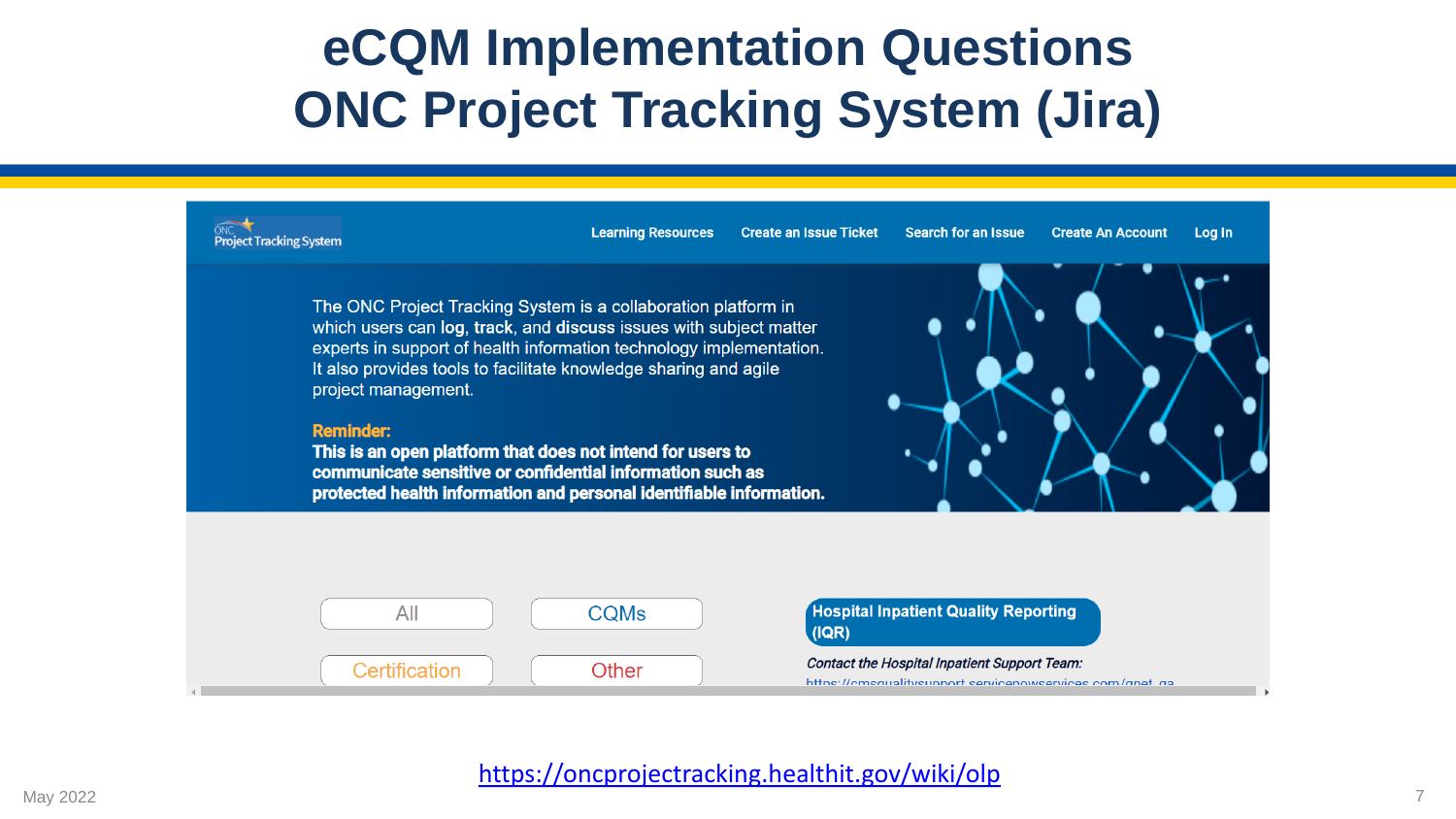## **CMS Policy/Quality Reporting Program Questions**

- Hospital Inpatient Quality Reporting (IQR) Program, contact the Hospital Inpatient Support Team at [https://cmsqualitysupport.servicenowservices.com/qnet\\_qa](https://cmsqualitysupport.servicenowservices.com/qnet_qa) or (844) 472-4477.
- Medicaid eligible professionals and Medicaid only eligible hospitals participating with the Medicaid Promoting Interoperability Program should contact their state Medicaid agencies.
- Medicare Promoting Interoperability (formerly EHR Incentive) Program contact QualityNet [Service Center,](https://qualitynet.cms.gov/support) (866) 288-8912 or [QNetSupport@hcqis.org](mailto:QNetSupport@hcqis.org).
- [Outpatient Quality Reporting \(OQR\), contact the](https://cmsqualitysupport.servicenowservices.com/qnet_qa?id=ask_a_question) QualityNet Question Answer website.
- Quality Payment Program (QPP), contact QPP@cms.hhs.gov (866) 288-8292.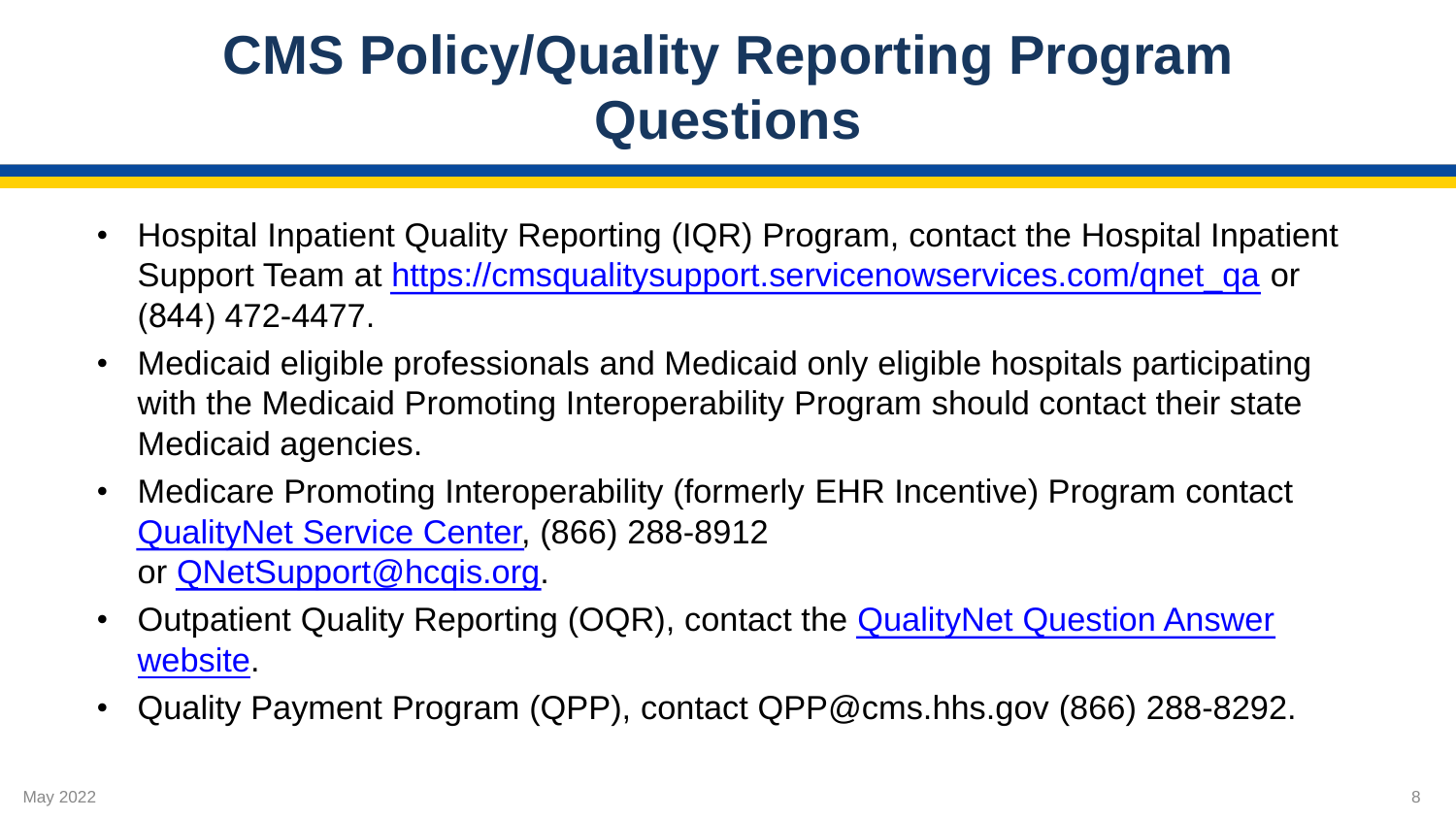#### **What and how do I report eCQMs to CMS?**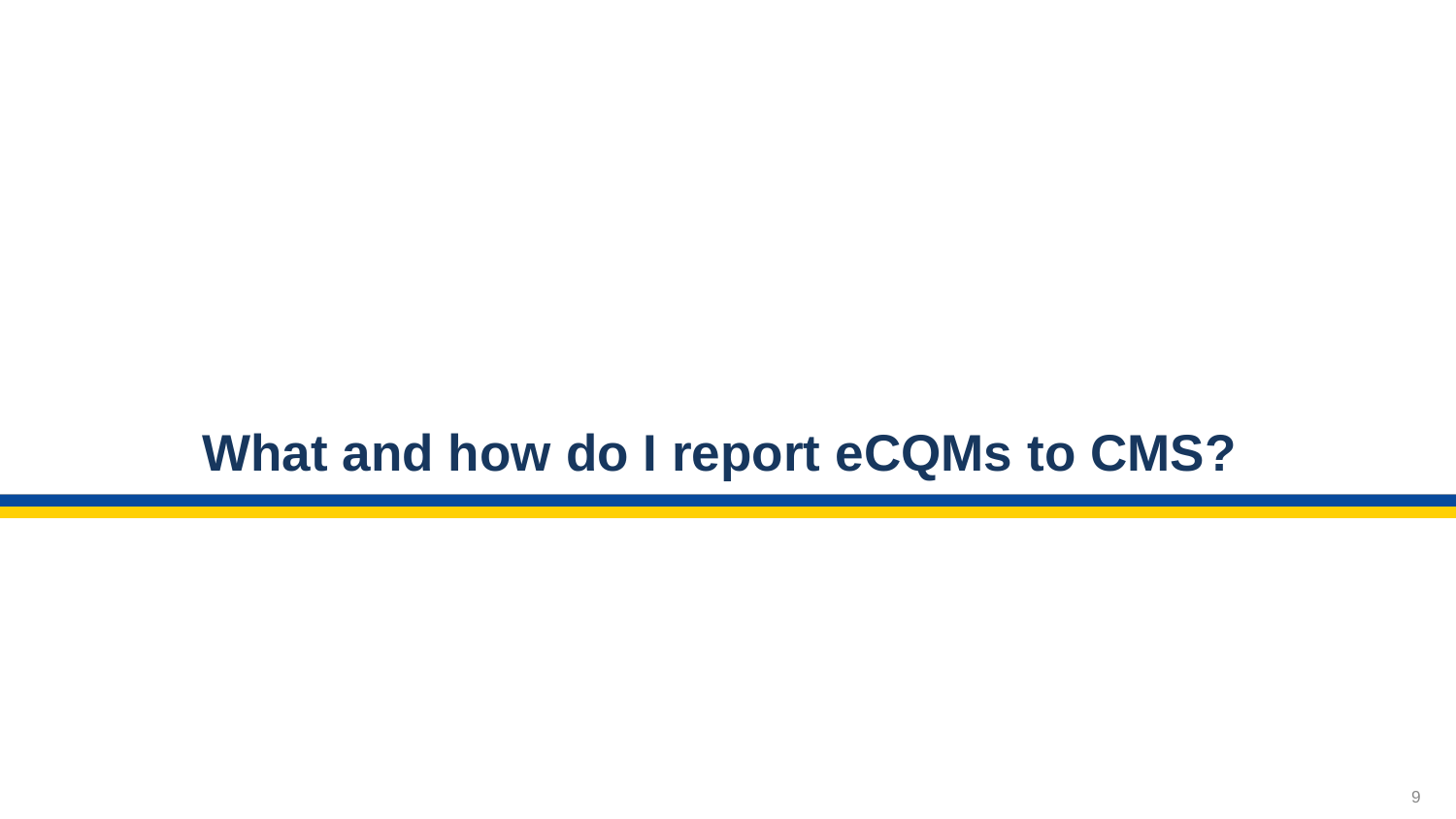## **Quality Reporting Document Architecture (QRDA)**

- The QRDA is the data submission standard used for a variety of quality measurement and reporting initiatives. It creates a standard method to report quality measure results in a structured, consistent format and can be used to exchange eCQM data between systems.
- An HL7 Clinical Document Architecture (CDA)-based standard which further constrains CDA Release 2 for exchange of eCQM data.
- [CMS publishes QRDA Implementation Guides \(IGs\), Schematrons, and](https://ecqi.healthit.gov/qrda) sample files annually to provide technical guidance for implementing the HL7 QRDA standards for reporting to CMS quality programs.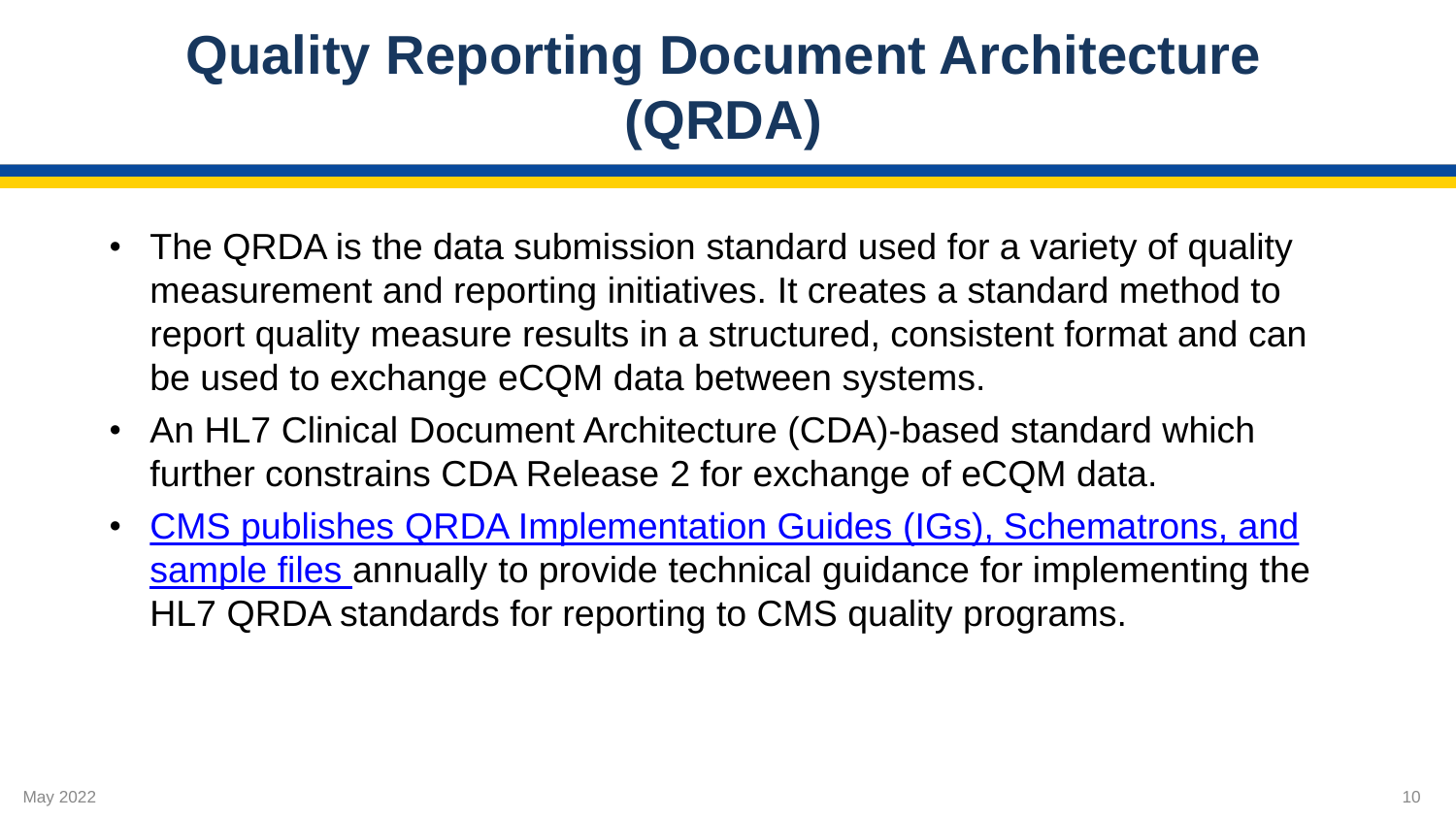## **QRDA (Cont'd)**

• QRDA was adopted by ONC as the standard to support both QRDA Category I (individual patient) and QRDA Category III (aggregate) data submission for quality reporting. This figure depicts the use and flow of the eCQM transmission standards.

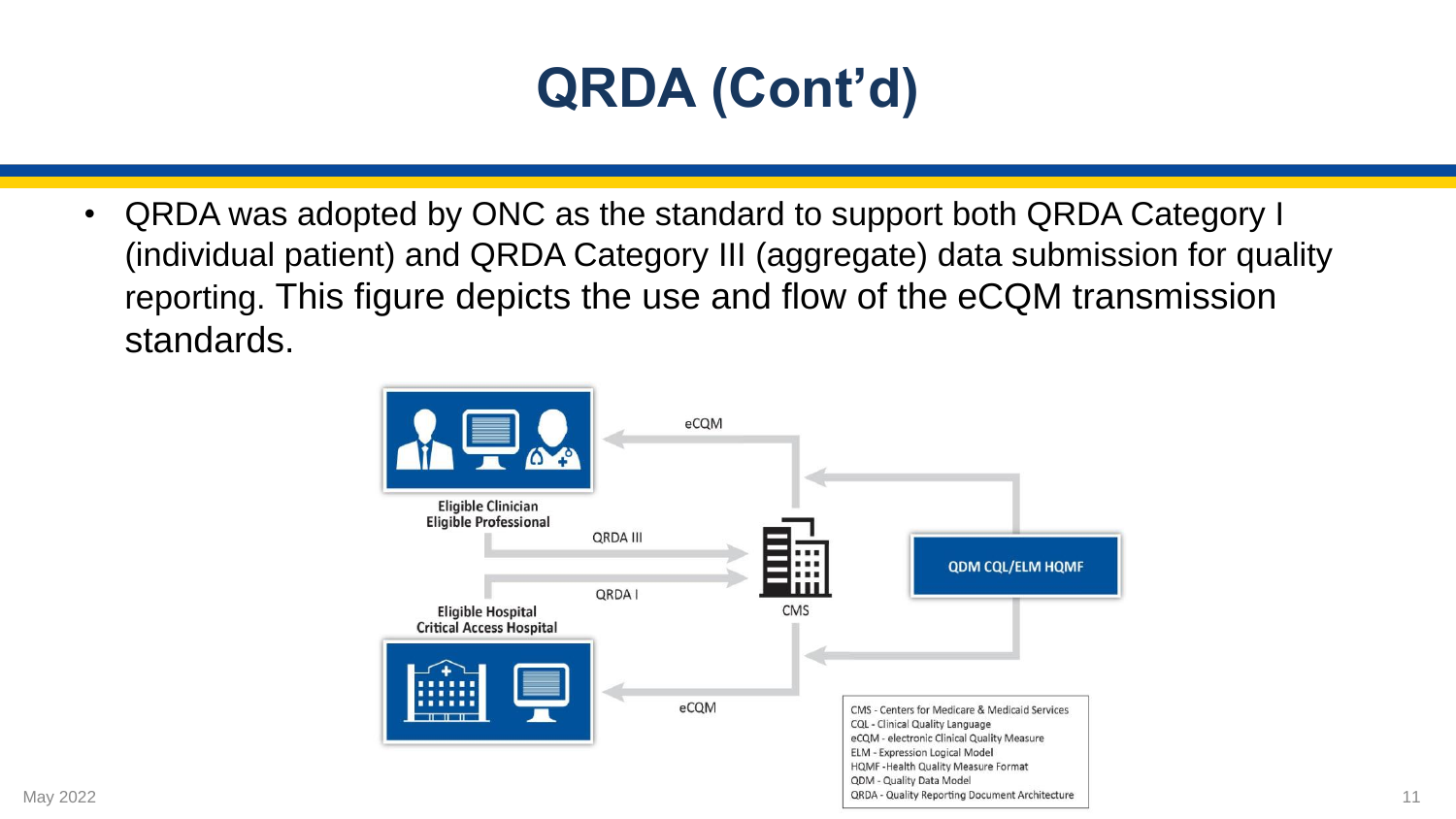#### **Testing QRDA: CMS QRDA Pre-Submission Validation Tools**

- [Cypress](https://www.healthit.gov/cypress/) Validation Utility incorporated into Cypress
	- The Cypress Validation Utility (CVU) conformance tool provides implementers with the ability to validate the conformance of QRDA Category I and Category III documents to CMS implementation guides.
- CMS Quality Reporting System for eligible hospitals and critical access hospitals
- For the most up to date information see the CMS QRDA Pre-Submission Validation Tools page on the eCQI Resource Center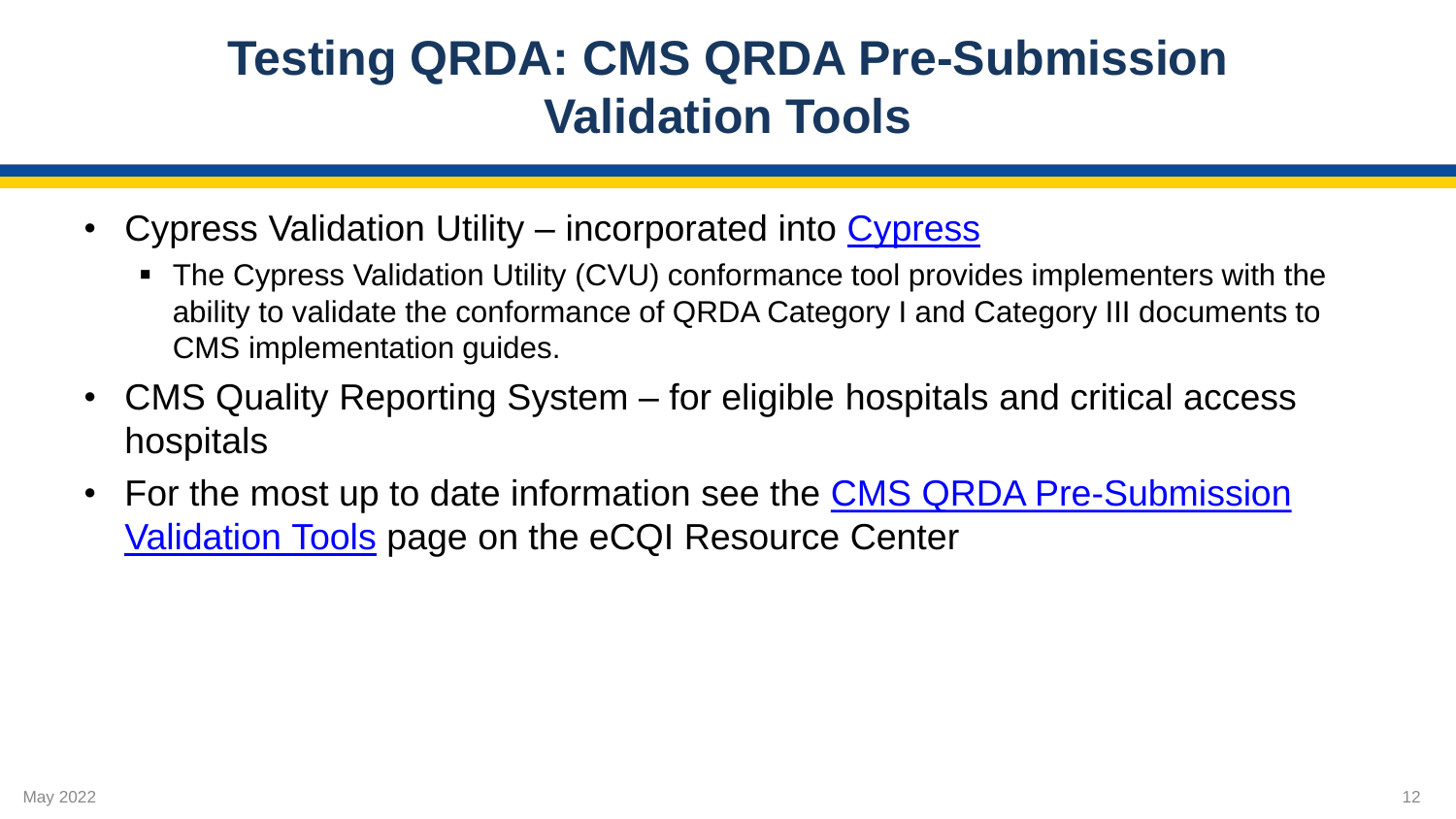### **Where to Submit eCQMs**

- Eligible Clinicians via  $QPP$  website must have a QPP account
- [Eligible Hospitals and Critical Access Hospitals –](https://hqr.cms.gov/hqrng/login) via Hospital Quality Reporting home page – must have a HCQIS (Health Care Quality Information Systems) Access and Roles Profile (HARP) account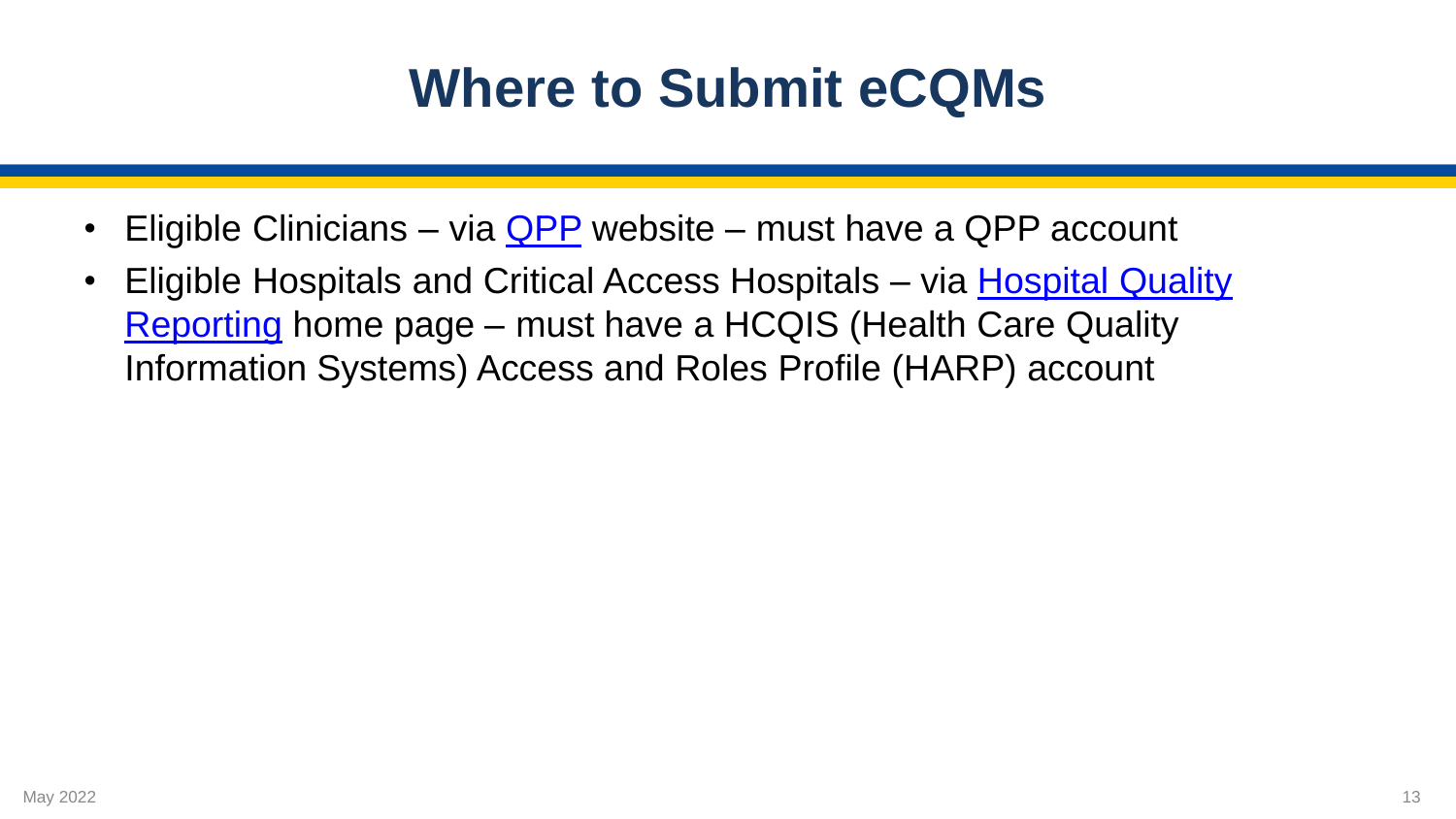### **Where do I find more information about the eCQMs?**



#### Getting Started with eCQMs

Receive updates on this topic

| <b>Tools &amp; Resources</b><br><b>Education</b><br><b>Connect</b> |  | <b>Certification</b> | Development | <b>About</b> |
|--------------------------------------------------------------------|--|----------------------|-------------|--------------|
|--------------------------------------------------------------------|--|----------------------|-------------|--------------|

Electronic clinical quality measures ® (eCQMs) use data electronically extracted from electronic health records ® (EHRs) and/or health information technology ® systems to measure the quality of healthcare provided. The Centers for Medicare & Medicaid Services (CMS) use eCQMs in a variety of quality reporting and value-based purchasing programs.

There are several benefits of using eCQMs:

- eCQMs use clinical data to assess the outcomes of treatment by measured entities (0).
- eCQMs reduce the burden of manual abstraction and reporting for measured entities.
- eCQMs foster the goal of access to real-time data for point of care quality improvement and clinical decision support ®.

Measured entities use eCQMs to provide feedback on their care systems and to help them identify opportunities for clinical quality improvement. eCQMs are reported to CMS, The Joint Commission, federal health agencies, and commercial insurance payers in programs that track and/or reimburse measured entities based on quality reporting.

Review eCQM Basics (PDF), eCQM 101 - Getting Started with eCQMs for Quality Reporting Programs, (PDF) and visit the Educational Resources tab to learn more about eCOMs

#### May 2022 **<https://ecqi.healthit.gov/ecqms>** 14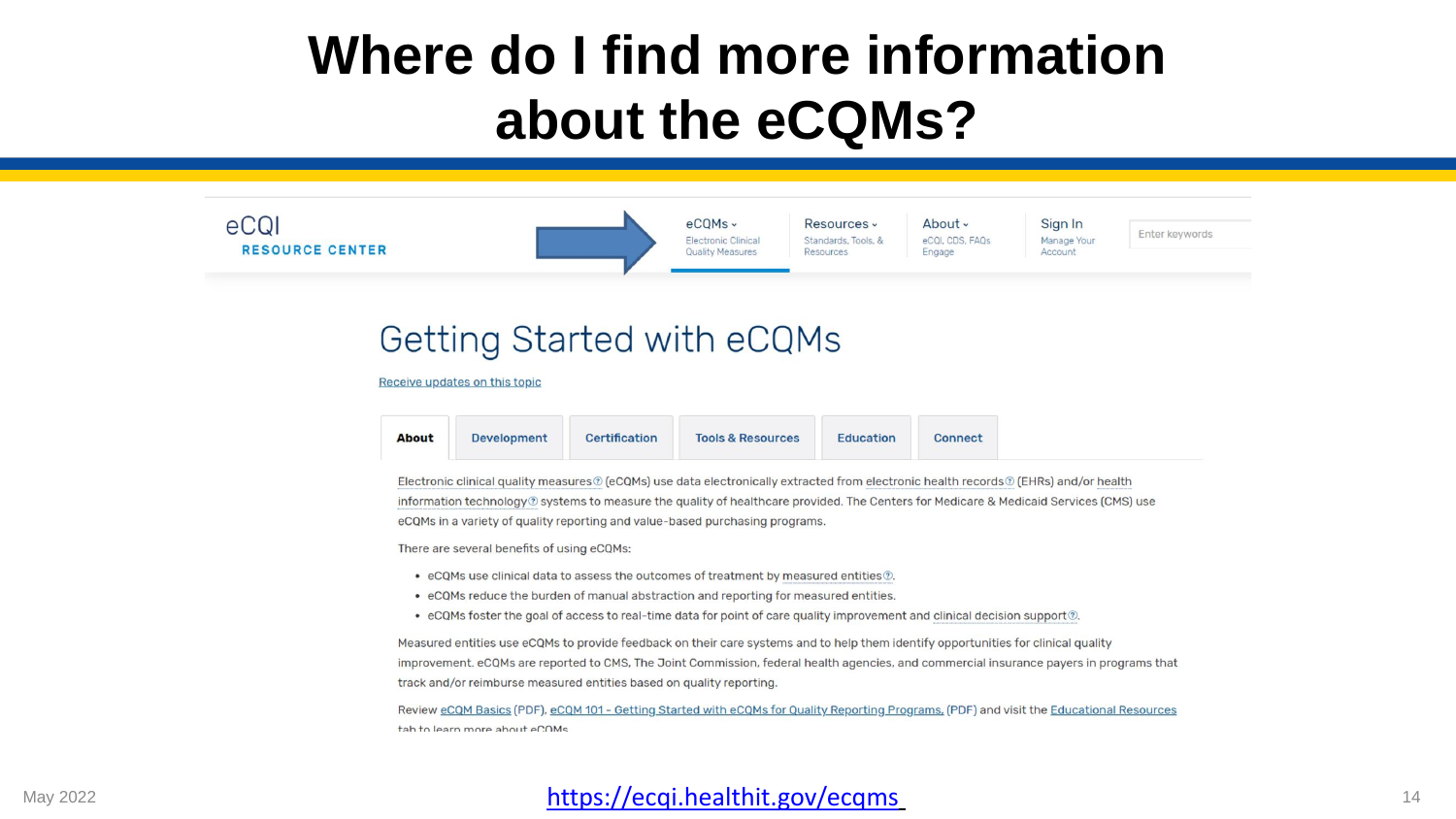# **Companion eCQM 101 Presentations**

- Companion eCQM 101 Presentations
	- **E** [Introduction](https://ecqi.healthit.gov/sites/default/files/eCQM-101-Introduction-2022-508.pdf)
	- [Resources](https://ecqi.healthit.gov/sites/default/files/eCQM%20101%20Resources.pdf)
- [eCQI Resource Center](https://ecqi.healthit.gov/)
- [Ask questions or provide website feedback](mailto:ecqi-resource-center@hhs.gov)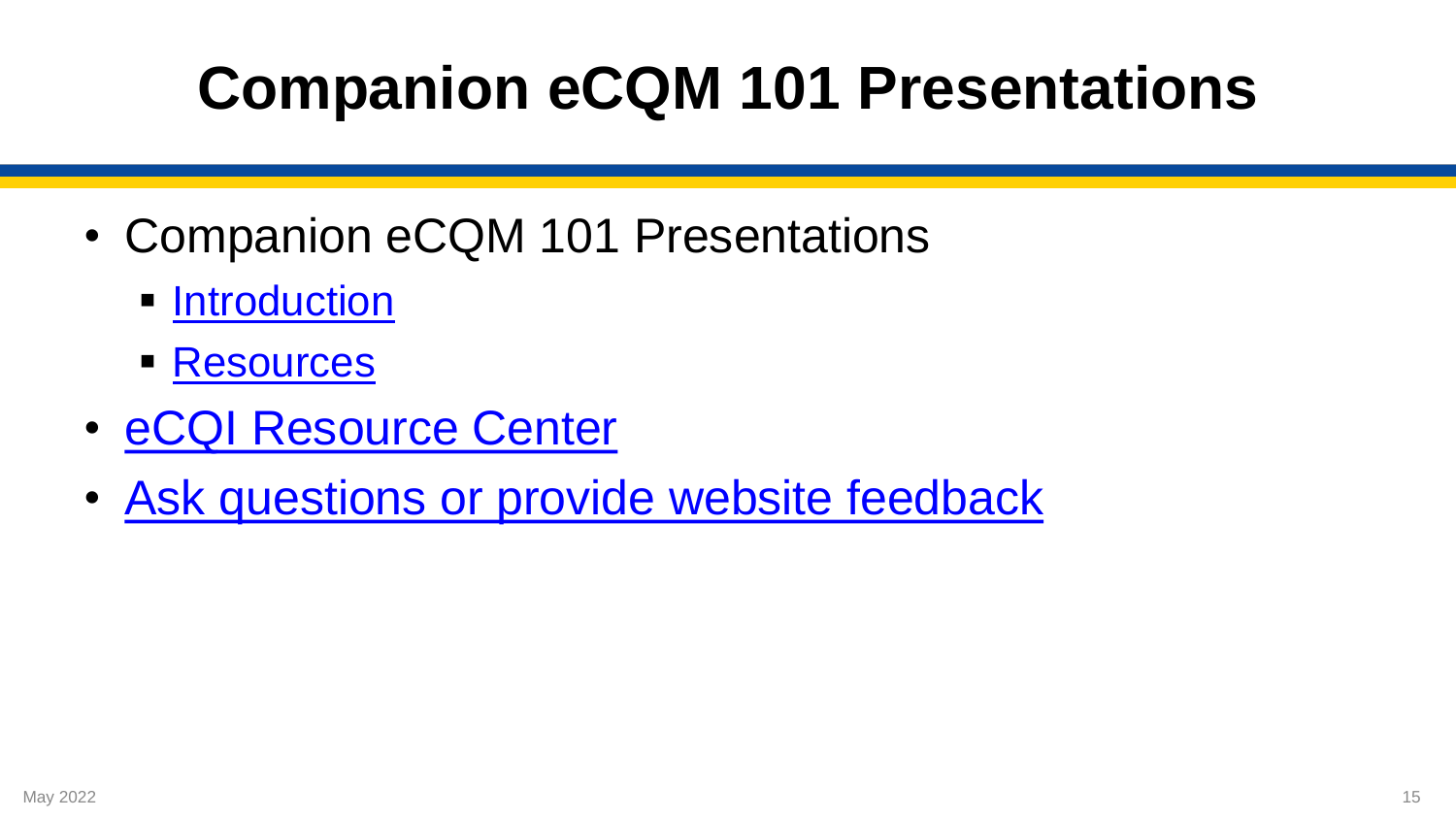### **Acronyms**

| Acronym     | <b>Definition</b>                                   |
|-------------|-----------------------------------------------------|
| <b>ACO</b>  | <b>Accountable Care Organizations</b>               |
| <b>APM</b>  | <b>Alternative Payment Models</b>                   |
| <b>CDA</b>  | <b>Clinical Document Architecture</b>               |
| <b>CMIT</b> | <b>CMS Measures Inventory Tool</b>                  |
| <b>CMS</b>  | <b>Centers for Medicare &amp; Medicaid Services</b> |
| <b>CQL</b>  | <b>Clinical Quality Language</b>                    |
| <b>CAH</b>  | <b>Critical Access Hospital</b>                     |
| <b>CVU</b>  | <b>Cypress Validation Utility</b>                   |
| eCQI        | <b>Electronic Clinical Quality Improvement</b>      |
| eCQM        | <b>Electronic Clinical Quality Measure</b>          |
| <b>EHR</b>  | <b>Electronic Health Record</b>                     |
| EH          | <b>Eligible Hospital</b>                            |
| <b>ELM</b>  | <b>Expression Logical Model</b>                     |